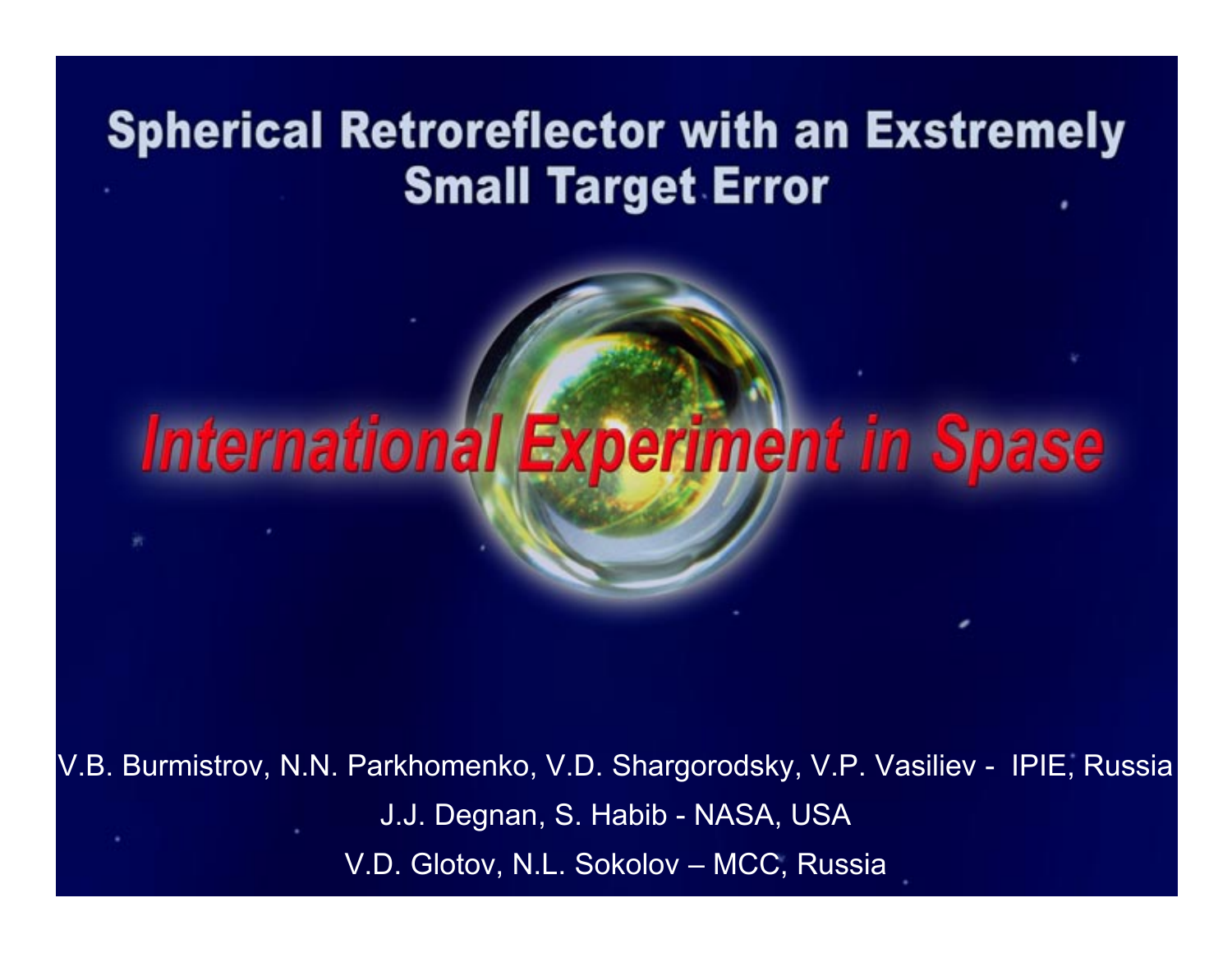$\bullet$ The novel-type spherical retroreflector (first reported at the 11-th International Workshop on Laser Ranging in Deggendorf, Germany, 1998) is a ball lens made of several (at least two) layers of glass having different refraction index values.



•The "target error" of such a retroreflector depends primarily on the uncertainly of its operating temperature, causing a corresponding uncertainty of the optical path length inside the ball lens.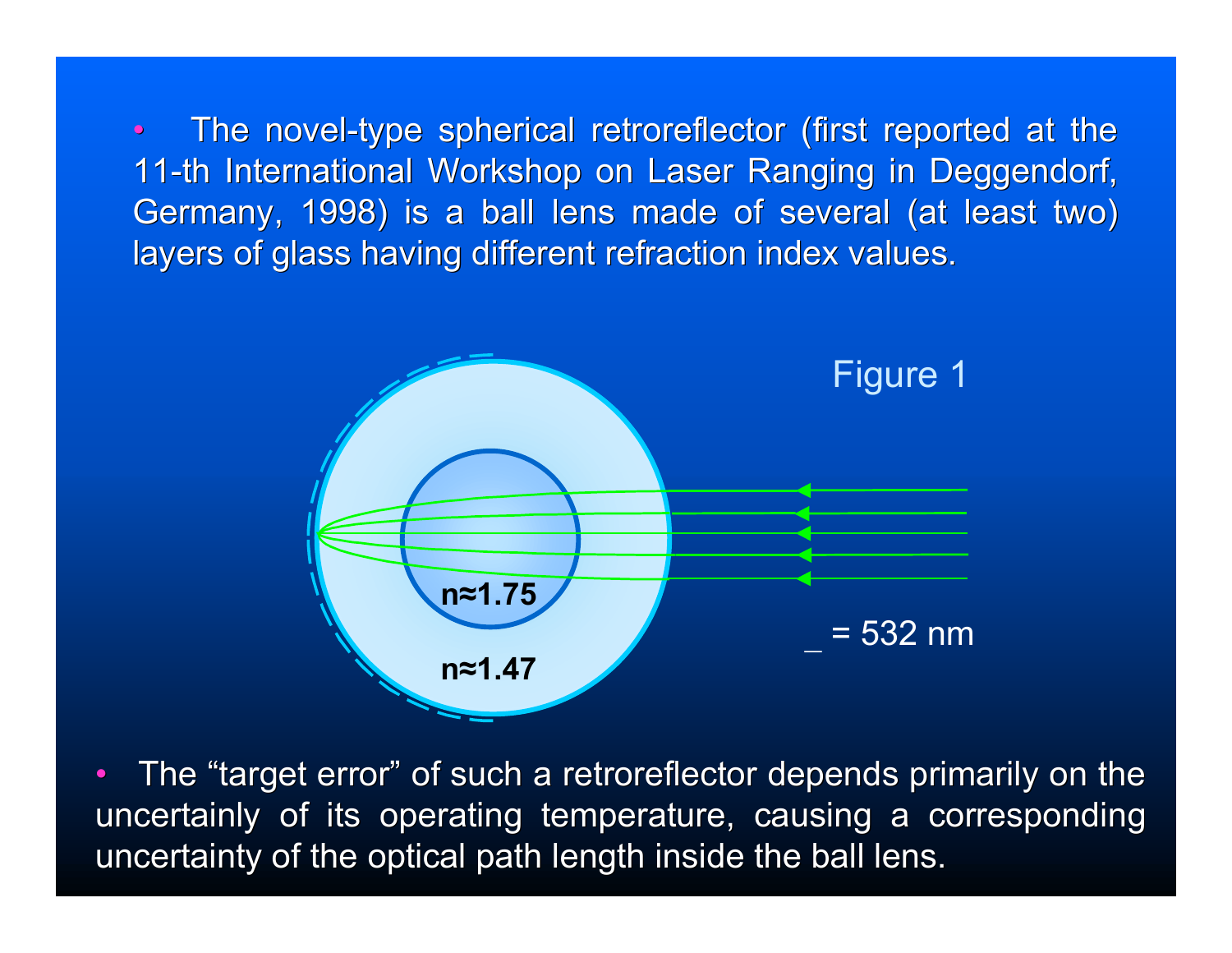• An experimental 60-mm-diameter spherical retroreflector, after being tested in laboratory conditions, has been 10 December 2001 launched into space on board of the METEOR-3M(1) satellite having a 1018.5-km-high circular orbit.





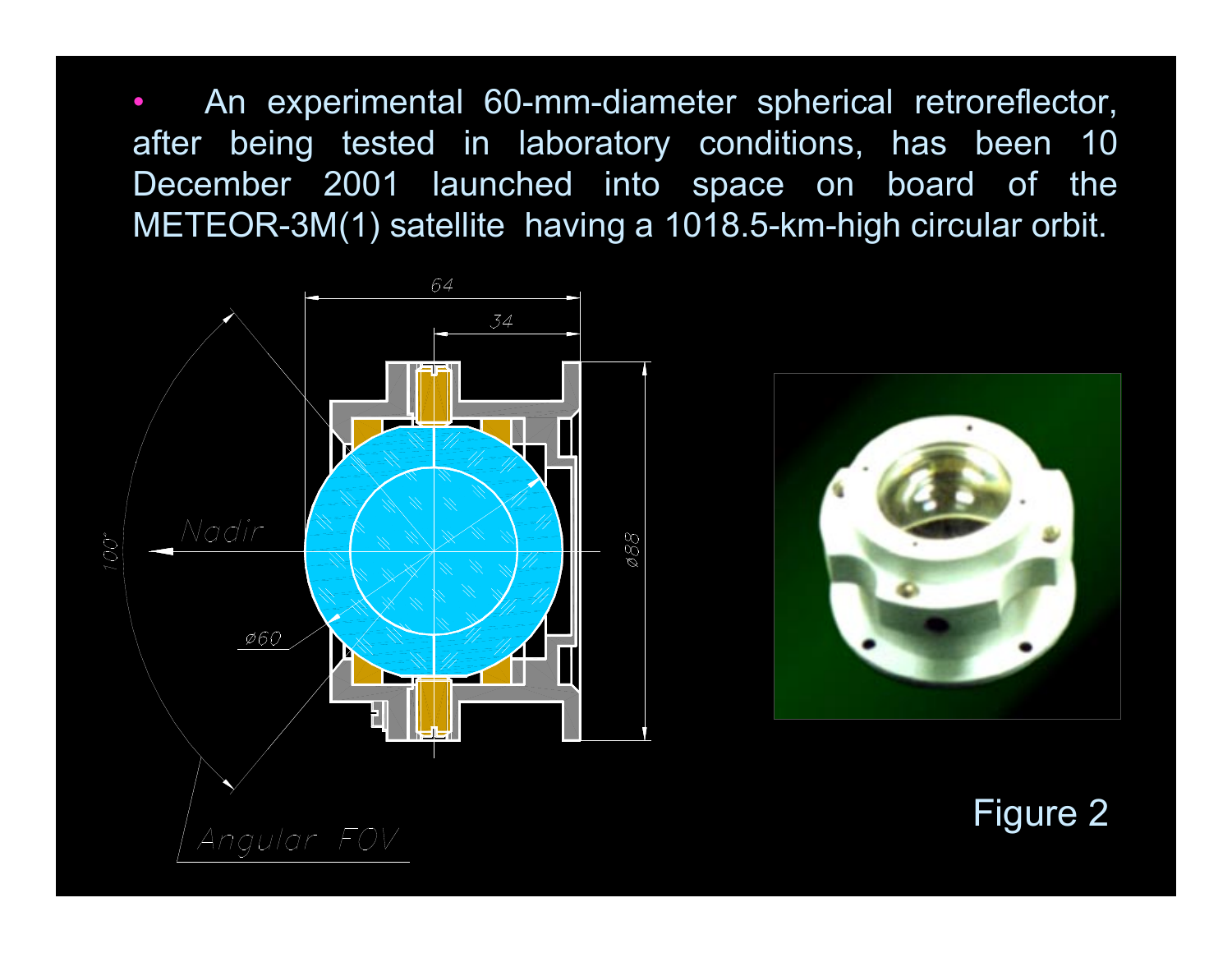• Many stations of the International Laser Tracking Network provided systematical observations of the METEOR-3M(1) retroreflector. • Many stations of the International Laser Tracking Network provided systematical observations of the METEOR-3M(1) retroreflector.

> *Number of METEOR-3M(1) passes observed by stations of the Number of METEOR-3M(1) passes observed by stations of the International Laser Tracking Network till September 21, 2002 International Laser Tracking Network till September 21, 2002*

| <b>Station name</b>   | <b>Station</b><br>number | <b>Number</b><br>of passes | <b>Station name</b>   | <b>Station</b><br>number | <b>Number</b><br>of passes |
|-----------------------|--------------------------|----------------------------|-----------------------|--------------------------|----------------------------|
| <b>NASA stations</b>  |                          |                            | <b>Other stations</b> |                          |                            |
| <b>Greenbelt</b>      | 7105                     | 13                         | <b>Beijing</b>        | 7249                     | $\overline{\mathbf{1}}$    |
| <b>Haleakala</b>      | 7510                     | 6                          | Changchun             | 7237                     | 16                         |
| <b>Hartebeesthoek</b> | 7501                     | 14                         | Grasse                | 7835                     | 15                         |
|                       |                          |                            | Graz                  | 7839                     | 31                         |
| <b>McDonald</b>       | 7080                     | $\blacktriangleleft$       | <b>Herstmonceux</b>   | 7840                     | 51                         |
| <b>Monument Peak</b>  | 7110                     | 52                         | Matera (MLRO)         | 7941                     | $\overline{2}$             |
| Yarragadee            | 7090                     | 60                         | <b>Mount Stromlo</b>  | 7849                     | $\overline{2}$             |
| <b>Total</b>          |                          | 149                        | Potsdam               | 7836                     | $5\overline{)}$            |
|                       |                          |                            | <b>Riga</b>           | 1884                     | $\overline{2}$             |
|                       |                          |                            | <b>Riyadh</b>         | 7832                     | 29                         |
|                       |                          |                            | <b>San Fernando</b>   | 7824                     | 28                         |
|                       |                          |                            | Shanghai              | 7837                     | $6 \overline{6}$           |
|                       |                          |                            | <b>Simosato</b>       | 7838                     | $\overline{4}$             |
|                       |                          |                            | Wettzell              | 8834                     | 1                          |
|                       |                          |                            |                       | <b>Total</b>             | 193                        |
|                       |                          |                            | <b>Grand Total</b>    |                          | 342                        |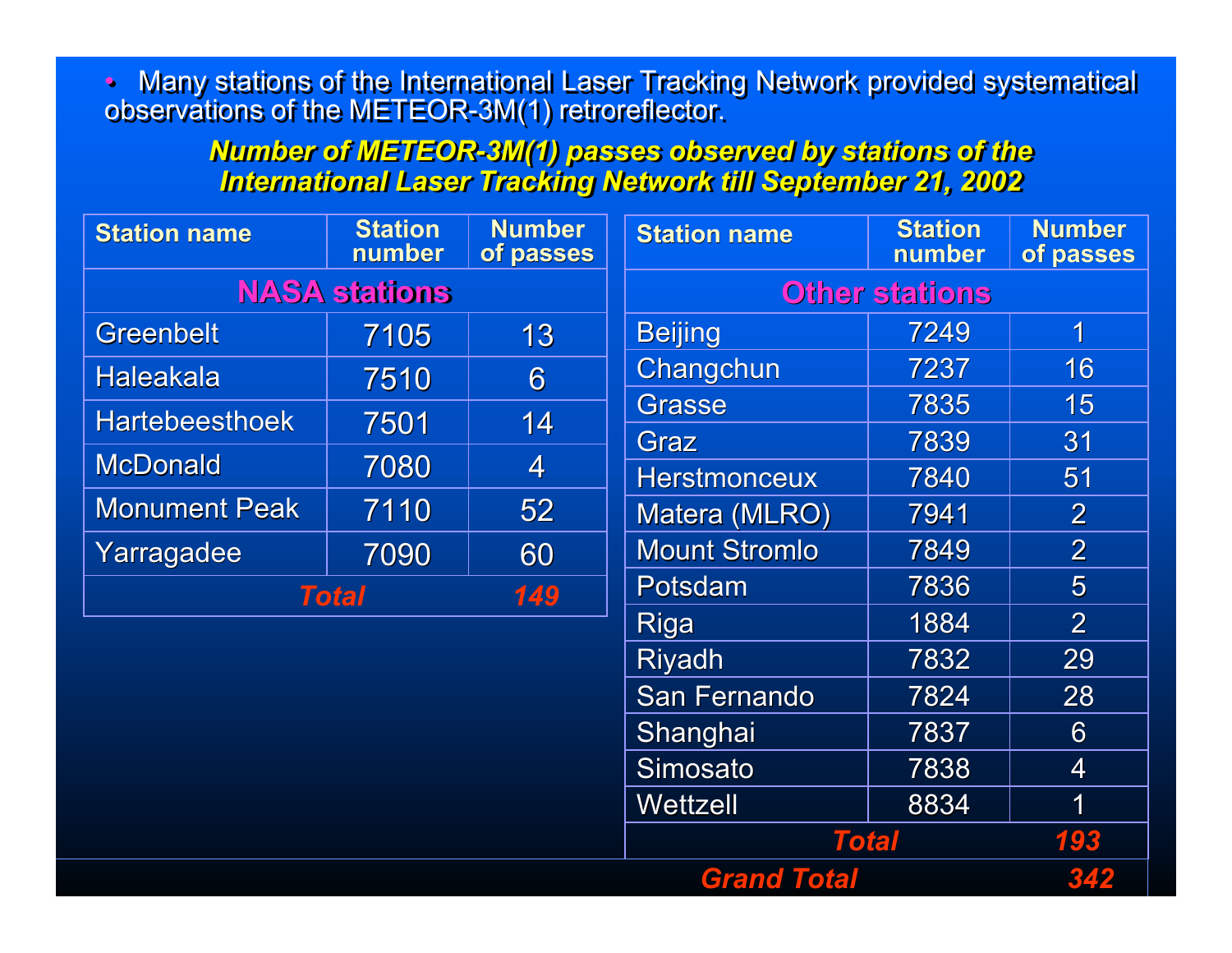$\bullet$ A considerable amount of tracking has been done also by the new Russian SLR station near Moscow.

> *Number of METEOR-3M(1) passes observed by the new Russian SLR station near Moscow Number of METEOR-3M(1) passes observed by the new Russian SLR station near Moscow*

| <b>Month 2002</b> | <b>Number of</b><br>passes |
|-------------------|----------------------------|
| <b>January</b>    |                            |
| <b>February</b>   | 1                          |
| <b>March</b>      | 6                          |
| <b>April</b>      | 10                         |
| <b>May</b>        | 16                         |
| June              | 13                         |
| July              | 12                         |
| <b>August</b>     | 9                          |
| September         | 3                          |
| Total             |                            |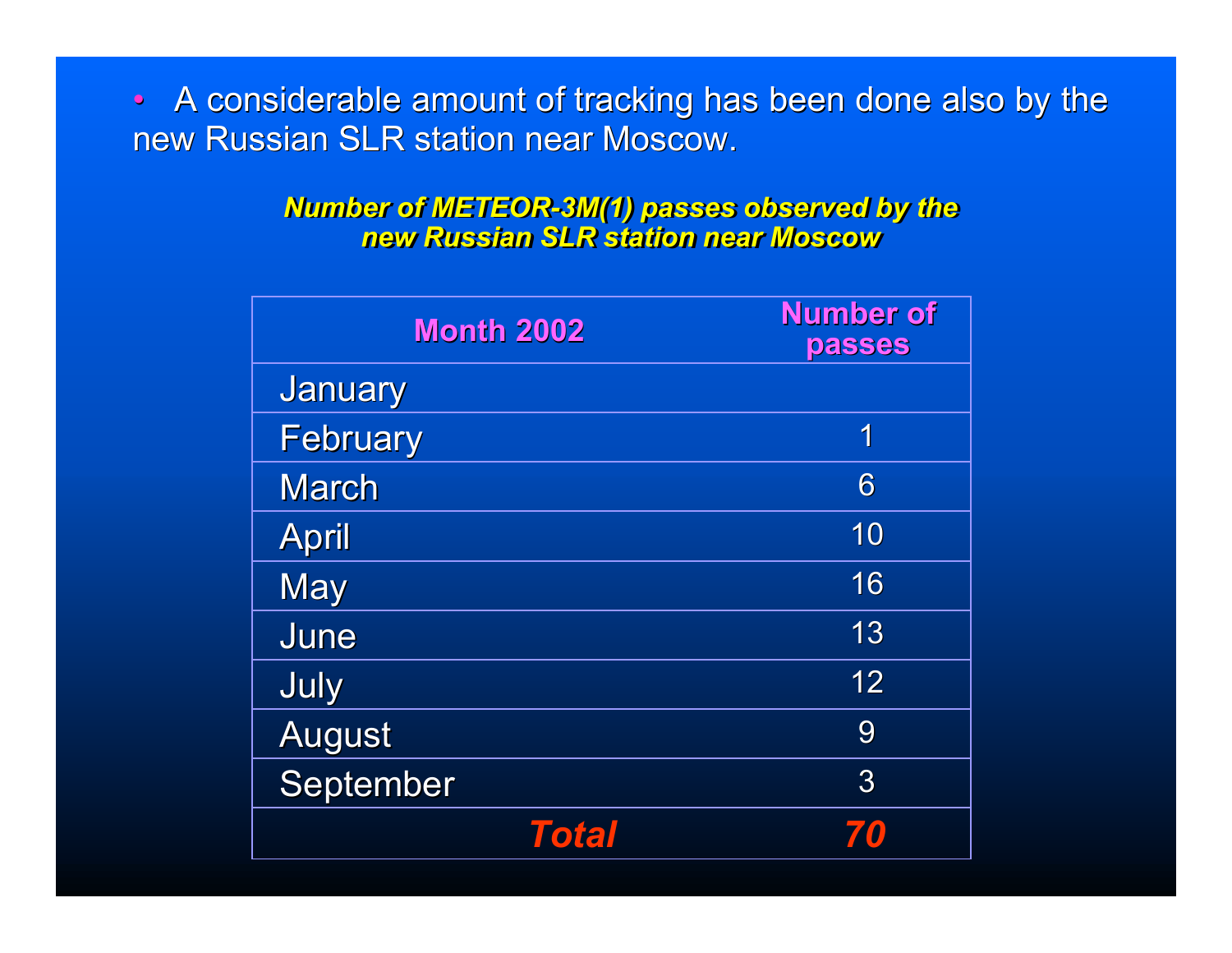### The new-generation OLS



#### has been put in operation has been put in operation has been put in operation in 2000 near Moscow in 2000 near Moscow in 2000 near Moscow



#### SAZHEN-T OLS telescope SAZHEN-T OLS shelter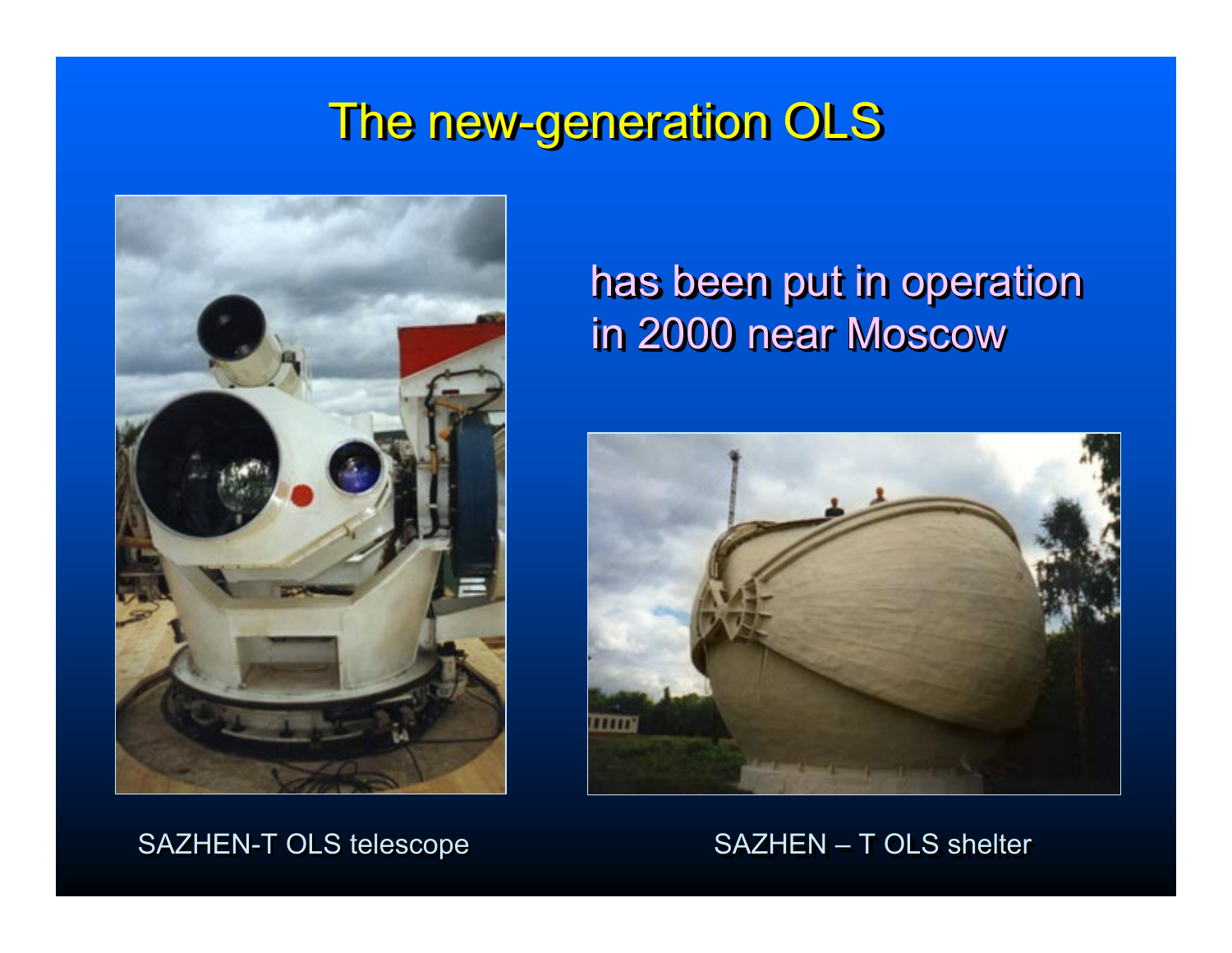• Precision orbit determination (POD) has been provided by the • Precision orbit determination (POD) has been provided by the Mission Control Center (MCC, Russia) as well as by Honeywell Mission Control Center (MCC, Russia) as well as by Honeywell Technology Solutions, Inc (HTSI, USA). The same POD Technology Solutions, Inc (HTSI, USA). The same POD accuracy has been achieved in both organizations. accuracy has been achieved in both organizations.

• The POD results are used for support of the SAGE-III mission • The POD results are used for support of the SAGE-III mission (NASA, USA); the corresponding instrument operates (NASA, USA); the corresponding instrument operates successfully on boards of the METEOR-3M(1) satellite. successfully on boards of the METEOR-3M(1) satellite.

• The SAGE-III POD requirement is to provide an error in the • The SAGE-III POD requirement is to provide an error in the METE OR-3M(1) position prediction no more than 500 m along METE OR-3M(1) position prediction no more than 500 m along the orbit. the orbit.

The MCC provides daily POD data based on SLR, and IRVS The MCC provides daily POD data based on SLR, and IRVS distribution for stations. The maximum prediction error along the distribution for stations. The maximum prediction error along the orbit is less than 100 m, with mean values 20…30 m along the orbit is less than 100 m, with mean values 20…30 m along the orbit and <10 m in directions normal to the orbit. orbit and <10 m in directions normal to the orbit.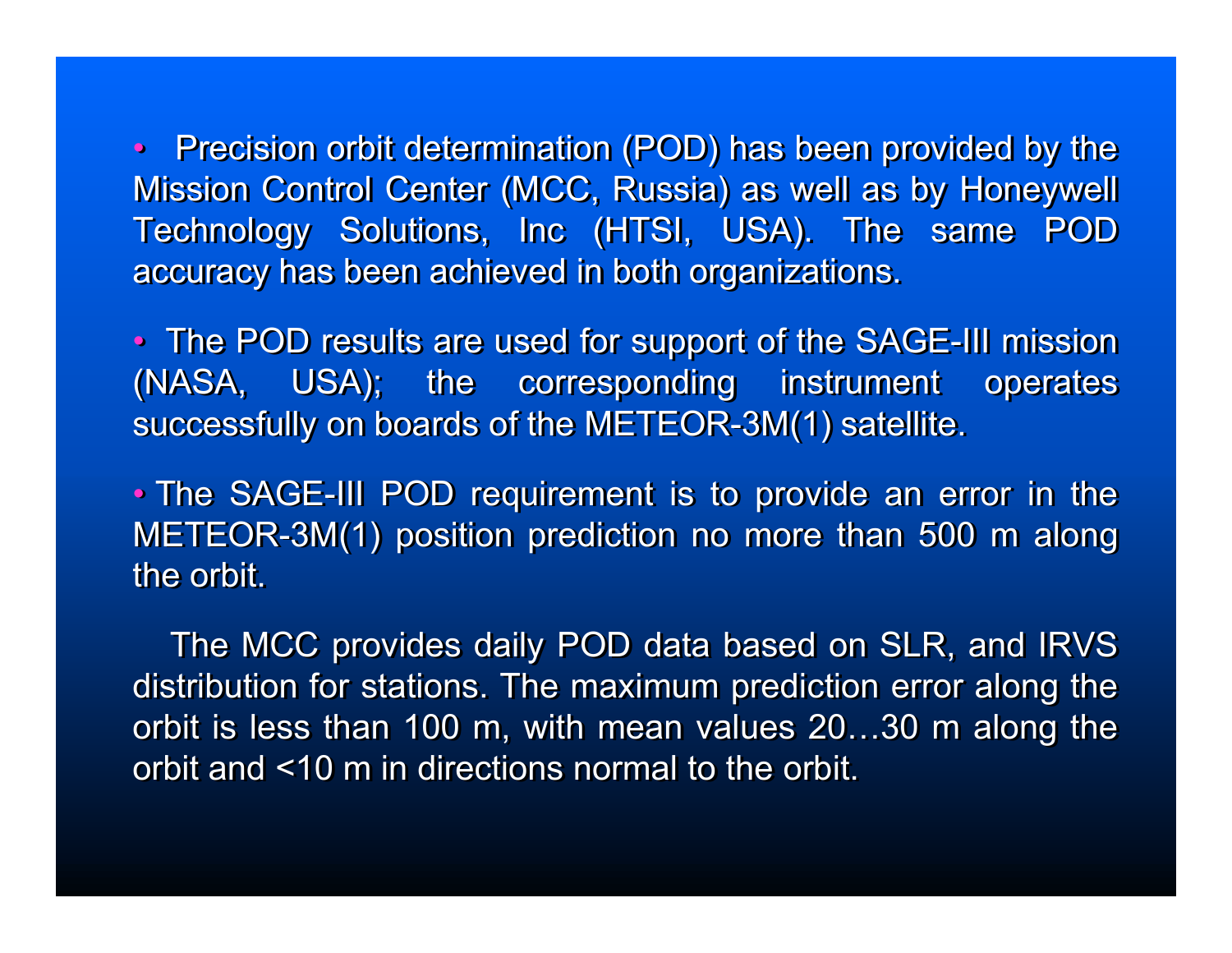• Figure 3 shows the results of orbit determination and prediction, based on SLR and RF • Figure 3 shows the results of orbit determination and prediction, based on SLR and RF measurements. As a base (zero line), the orbit computed from SLR network data during measurements. As a base (zero line), the orbit computed from SLR network data during September 20, 2002 to September 26, 2002 has been used. The plots show deviations from September 20, 2002 to September 26, 2002 has been used. The plots show deviations from the basic solution for various particular solutions. The red line shows deviations of an orbit the basic solution for various particular solutions. The red line shows deviations of an orbit obtained September 23, 2002, using a standard procedure of RF measurements processing; obtained September 23, 2002, using a standard procedure of RF measurements processing; the blue line shows the result of a week-long prediction obtained from the standard solution for the blue line shows the result of a week-long prediction obtained from the standard solution for September 16, 2002, from RF measurements. The black line shows orbit deviations obtained September 16, 2002, from RF measurements. The black line shows orbit deviations obtained from SLR measurements (regular operation of the MCC-M Laser Center using data from from SLR measurements (regular operation of the MCC-M Laser Center using data from September 18, 2002 to September 23, 2002). September 18, 2002 to September 23, 2002).



Figure 3. Orbit deviations for solutions based on SLR and RF measurement data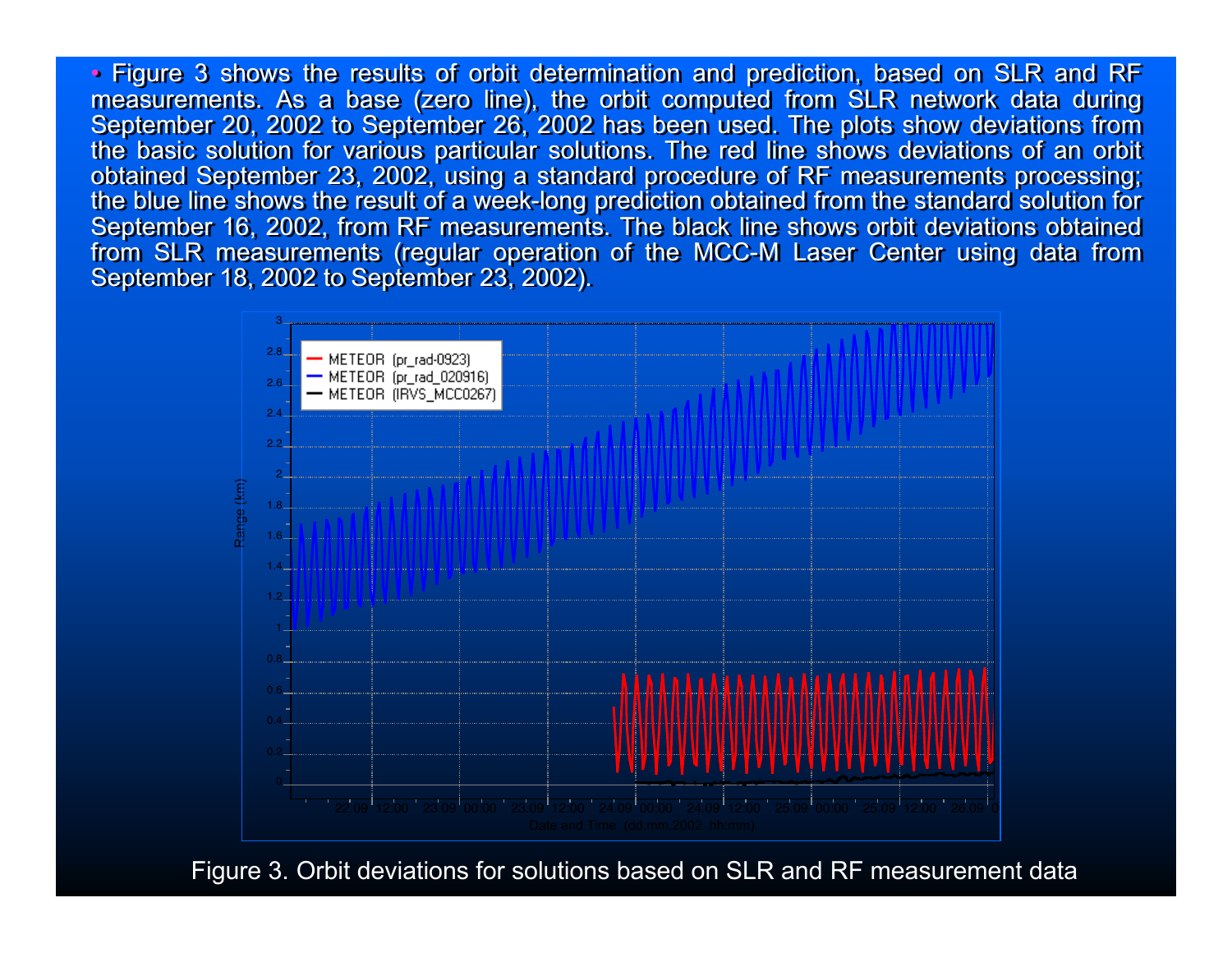• Measurements of relative return signal strength for Measurements of relative return signal strength for METE OR-3M(1), LAGEOS-1,2 and ETALON-1,2 provided data METE OR-3M(1), LAGEOS-1,2 and ETALON-1,2 provided data for calculation of the experimental retroreflector cross-section. for calculation of the experimental retroreflector cross-section. The estimated value is about 10,000 sq. m. The estimated value is about 10,000 sq. m. •

The data have been collected from measurements of the The data have been collected from measurements of the Russian SLR-station near Moscow. Russian SLR-station near Moscow.

• Based on the currently obtained results, we propose to start Based on the currently obtained results, we propose to start the development of a full-scale autonomous satellite-the development of a full-scale autonomous satelliteretroreflector of this type, that could be launched into an orbit retroreflector of this type, that could be launched into an orbit suitable for solving scientific problems requiring the highest suitable for solving scientific problems requiring the highest grade of measurement precision. grade of measurement precision.  $\bullet$ 

• Simple determination of the satellite spin rate may be provided. • Simple determination of the satellite spin rate may be provided. The spin rate slowdown will be much less than for existing quasi-The spin rate slowdown will be much less than for existing quasispherical satellites carrying retroreflector arrays. spherical satellites carrying retroreflector arrays.